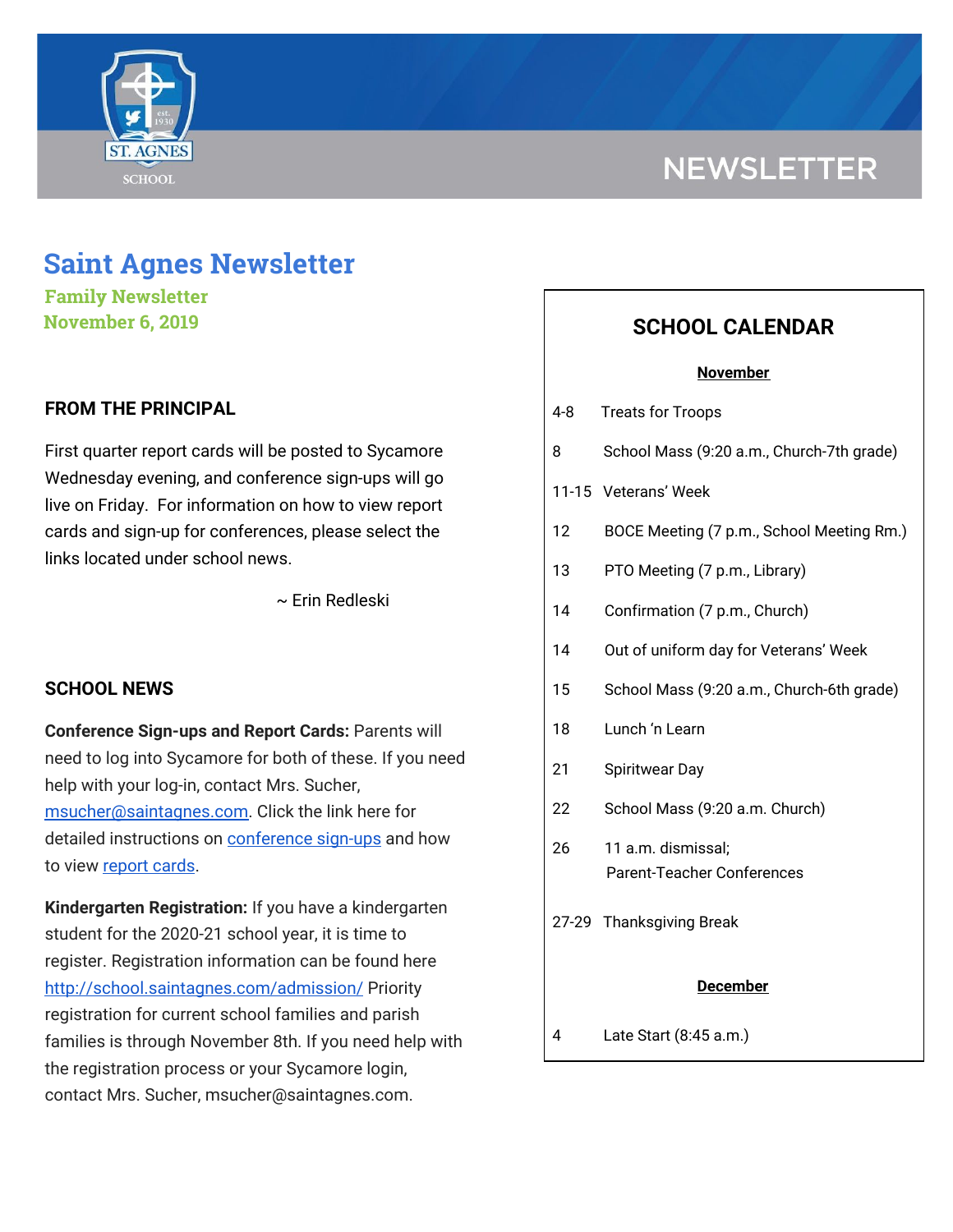**Treats for Troops:** The Junior High Service Club is still collecting candy to send to our soldiers. Share some of your Halloween candy by bringing it to school the week of Nov 4-8. All candy will be donated to the Yellow Ribbon Center which sends care packages to soldiers. Let your sacrifice show that you appreciate their sacrifice.

**Veterans Day 2019**- This year, Saint Agnes will celebrate our veterans the entire week of November 11<sup>th</sup>. We will honor the Army on Monday, Navy on Tuesday, Marines on Wednesday, Air Force on Thursday, and Coast Guard on Friday. The flags of all five military branches will be on display, and we would also like to display the names of family members/family friends who are veterans. Please send in names as well as which branch of the military in which the person served to **[vsmith@saintagnes.com](mailto:vsmith@saintagnes.com)** or [estoeckle@saintagnes.com](mailto:estoeckle@saintagnes.com). Additionally, we would like to invite all veterans of Saint Agnes family and friends to attend our school Mass and sit in the annex on Friday, November 15<sup>th</sup>.

**Out of Uniform on 11/14 for Veteran's Day**: In honor of Veterans Day, students, faculty, and staff may come out of uniform on Thursday, November 14th wearing items to represent any branches of the military, camo, or red, white, and blue clothing. Please donate at least \$1. Student Council will be using the money raised to purchase necessities for the Veterans that visit the Parish Kitchen each day.

**Volunteer opportunities**: We have lots of opportunities for parents to help out, including APPLE program volunteers, lunch volunteers, playground volunteers, and lunch 'n learn food signups. Below is the link to sign up. <https://signup.com/go/GpYmNi>

### **PTO NEWS**

**Open House at the Gruff :** The Gruff Night Out event has a few changes... kids are welcome! We hope that you can support our school and our children on Friday, Nov. 8 from 6pm-10pm at The Gruff, 129 East 2nd Street, Covington. Your donation provides you with a pizza and salad buffet from 6pm-9pm and a drink ticket. Additional drinks are available for purchase and The Gruff will donate \$1 of any drink purchased back to the school. Kyle Knapp from the TURKEYs will play for our entertainment. Donation: \$20 per adult (includes buffet, salad and a cocktail/beer/soda ), \$10 per child (Buffet, drink and a treat) or \$50 for a family of 4 (receive all mentioned.) Larger families should contact Meg Koehl or Heather Randolph, the party hosts. Kidmail donations to Meg Koehl c/o Charley Koehl 4L. Please RSVP by Thursday: http://evite.me/6yrnhhMtuq

**PTO Meeting**: The next PTO meeting will be on Wednesday, November 13 at 7:00 p.m. in the school library. All are welcome! We will discuss upcoming events and volunteer opportunities. We are looking for volunteers for a number of fun committees. If you have questions, items to discuss, or an interest in committee positions, please email Amy Lantz at amykilgore18@hotmail.com

#### **Mission Statement of Saint Agnes School**

Saint Agnes School exists to provide excellence in Catholic education while inspiring and empowering our students to live the Gospel message of Jesus Christ. As compassionate and faithful Christians, we continue to pursue our spiritual journey, achieve our highest academic potential, and be stewards of the Catholic faith to others.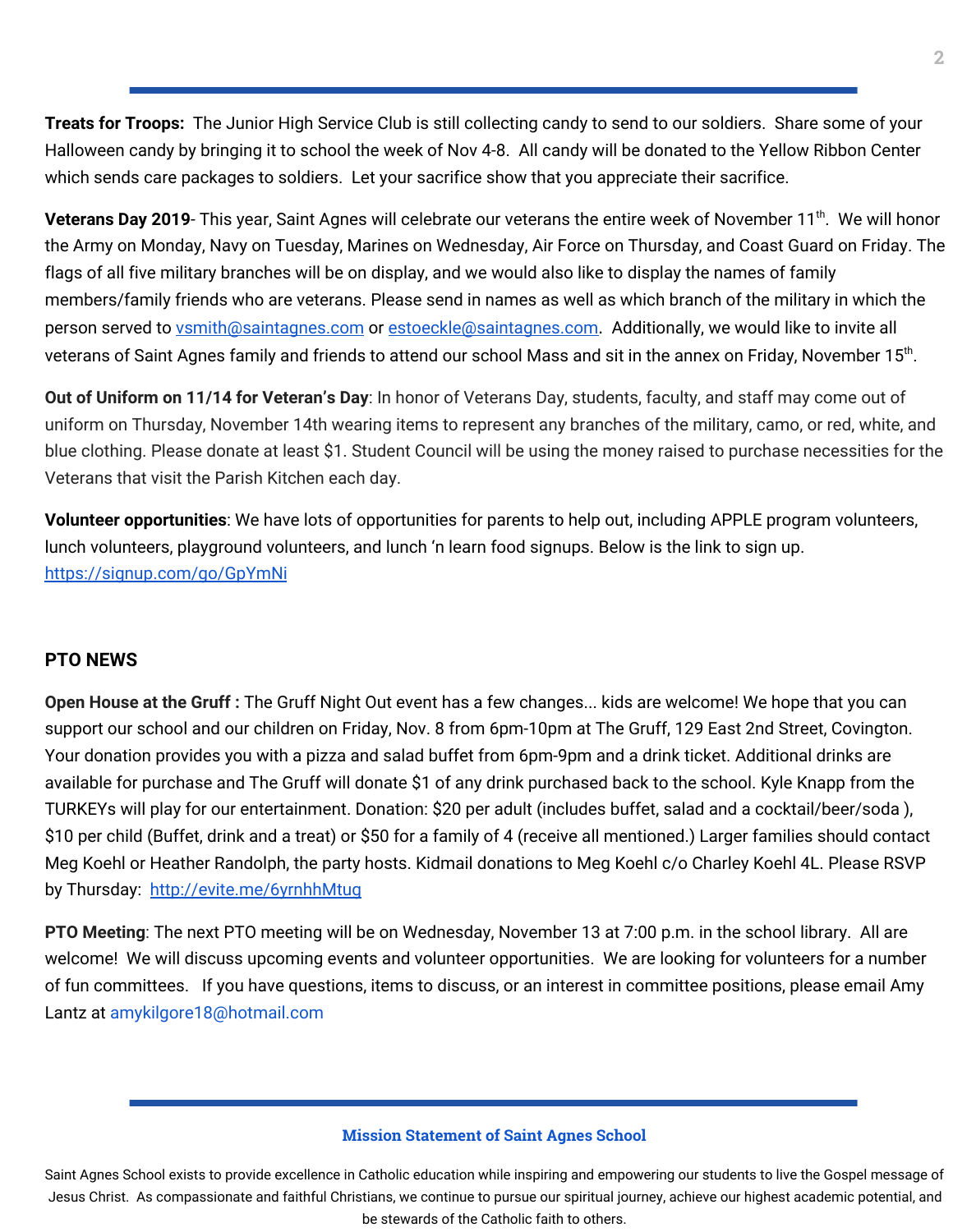**Big Blue Bash Meeting**: Join us on Tuesday, November 19th at 7pm in the school library for the next Big Blue Bash meeting. The Big Blue Bash is Saint Agnes School's annual dinner and auction event to support the PTO. This event is the largest fundraiser for our PTO and is crucial to funding classroom enhancements for our students and teachers throughout the school year. Save the date: this year we will celebrate 20 years of The Big Blue Bash on March 27th, 2020! We need everyone's support to make this our best year yet! There are many ways to help, big and small. Come join us to see how you can help. For additional information contact the BBB committee at saintagnesbigbluebash@gmail.com

**Stella and Dot Fundraising Party**: Sip some refreshments while perusing the latest from Stella & Dot's new holiday collection! Join us at Laura Mauller's home, Friday, November 15 at 7 PM to start early on your holiday shopping... or just treat yourself! We will be collecting a minimum \$20 gift card donation or we would like to ask a \$25 minimum jewelry purchase. (Party "credits" from the evening will allow the hosts to create a Stella & Dot basket for the BBB and the gift cards likewise will be utilized in BBB Baskets). Appetizers and beverages will be supplied by your hostesses: Julie Burns, Rebecca Gearing, Amy Mando, Katie Rawe, Sarah Stallard, and Laura Mauller. Join us for a girl's night of fun and shopping! Please RSVP to Bling it On! Jewelry party for BBB [http://evite.me/uz6YZNTMpp](https://l.facebook.com/l.php?u=http%3A%2F%2Fevite.me%2Fuz6YZNTMpp%3Ffbclid%3DIwAR2BsMYwEgRbELffyYxRlOm9sIHBqyxdm_lKfpBXPwHzIh8zNFAyH7uMEVA&h=AT3P428uqpdWjrjnkrC_kT5aF-tJYGgAj5SK5mxkl4kk-PVdlmju6YxuxuI-cltZ0nXgreRNX_R_I30Kuvj9UqF6IcKB_l11t9LwQyTeidDgCjVDvr5Zwvzjlyecw2jGoj_TYrc3gc940rrM01pphN4_4pTQwwDP_NZw0kX4NII2DR0) If you can't make the party but would still like to purchase, use this link: [https://www.stelladot.com/ts/5e1ab](https://l.facebook.com/l.php?u=https%3A%2F%2Fwww.stelladot.com%2Fts%2F5e1ab%3Ffbclid%3DIwAR1EUUbSv_uuA2ZzgHu18XOmK4VujksS24XAtQyRtJZ93ebnZSUzLeIFGGc&h=AT1c_ee6th2sGyKrW2432hmGkIZ91-MsxovAzcCOYHpoIiLOwOA7ALp_sKVnoZqNZEmc4Kba19WKwfIKlRYilrh07fWpUiBozoCTtryqmO-U9Wf4X-LwbOu01pTmjiMKUOEiMETavNPNsQFH2LA0fOAW_samuts5VE3U7gFksyZO1bY)

## **ATHLETIC BOOSTERS**

**Girls' Golf:** Congratulations to the Girls Golf team for winning 1st place in their tournament this Saturday! Also, congratulations to eighth grader Lexi McMillin for winning 1st Place Individual in the tournament!

**Girls' Soccer**: Congratulations to Coach Graham, Coach Holbrook, and Coach Zinga's U10 soccer team for winning the Independence Fall Classic. The girls won the first two games then played the Independence Fusion team. They lost that game 1-6 but came back in the finals to beat the same team 2-1. This was adversity at its finest, and it says a lot about their character and the pride they have in their school. Coach Holbrook, Coach Graham, and Coach Zinga couldn't be prouder of these 3rd grade girls!

**Girls' Soccer**: Congratulations to Coach King's U10 soccer team. They participated in the State of Kentucky Commonwealth Cup this past weekend in Elizabethtown and came home champions!

**Volleyball:** Congratulations to the 8th/7th Grade Volleyball team who won the Blessed Sacrament Tournament last week. The team consisted of Heidi Abeln, Marisa Bloemer, Jamie Collins, Anna Cruse, Riley Herald, Taylor Hill, Abby Hugenberg, Paige Summe, Tessa Schulte, Riley Wald. They were league and tournament champs. Great job!

#### **Mission Statement of Saint Agnes School**

Saint Agnes School exists to provide excellence in Catholic education while inspiring and empowering our students to live the Gospel message of Jesus Christ. As compassionate and faithful Christians, we continue to pursue our spiritual journey, achieve our highest academic potential, and be stewards of the Catholic faith to others.